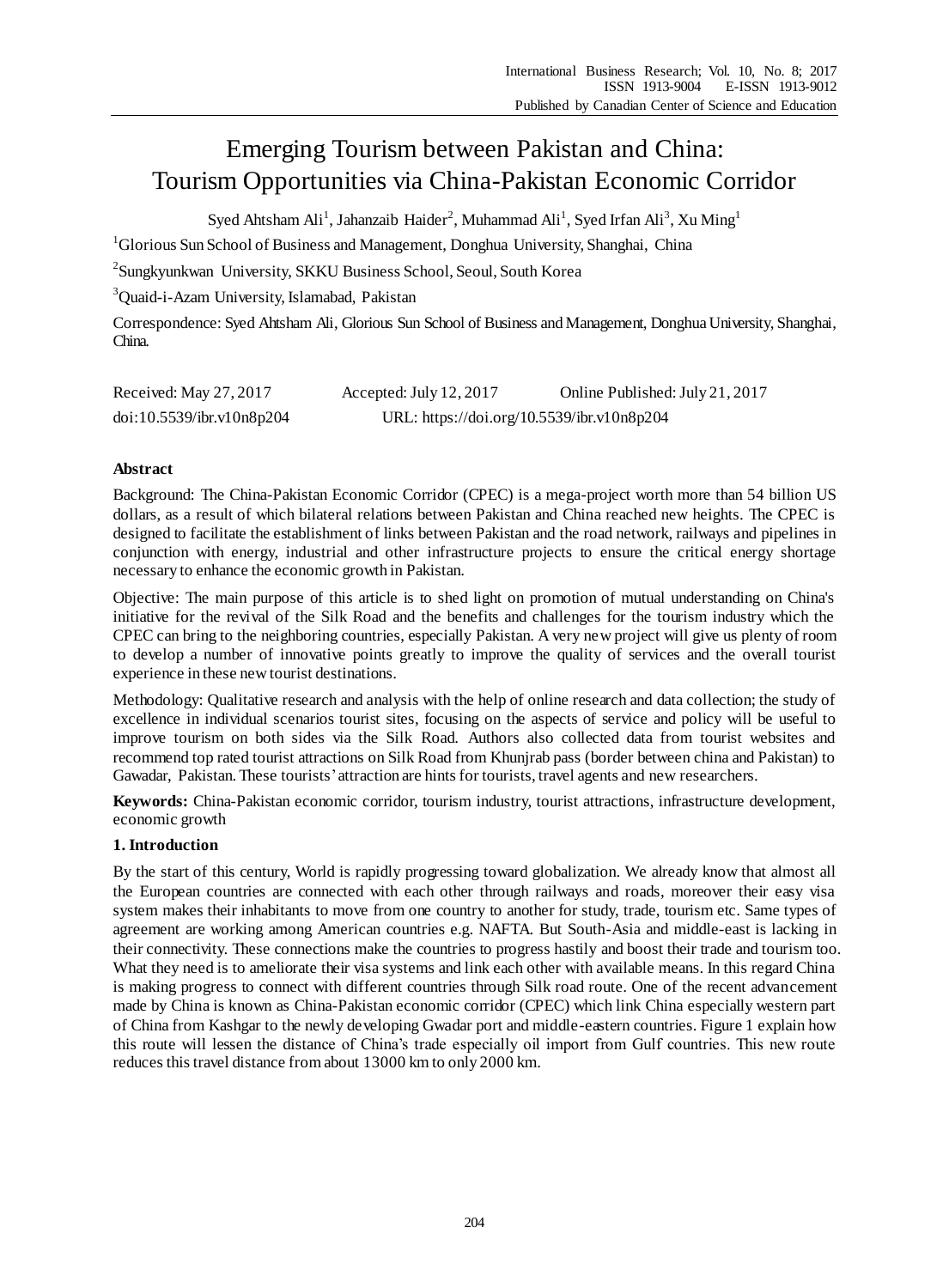

Figure 1. The comparison of new CPEC route to the older route. CPEC will pass through the beautiful Gilgit-Baltistan province which will connect Kashgar in China's western province Xinjiang to rest of the world through Chinese-operated Gwadar port in the Pakistan's south

Previous studies on CPEC discusses about employment, trade, energy expansion, development of Gwadar port, good governance in Pakistan etc. (Xie, 2015; Yunjiao, 2015; Ahmed, 2015). Xie, (2015) explained that this CPEC will increase investment opportunities for Pakistani businessmen that will lead Pakistan toward Industrialization and development of under-developed parts of both the countries and also create new labor market for both moreover this ancient silk route will be revitalized with new opportunities for inhabitants of both the countries. Yunjiao, (2015) shed light on the importance of energy cooperation between China Pakistan, CPEC will help to develop regional economies and strengthen energy sector too, a lot of things has been defined in CPEC but still with regard to energy cooperation the mechanisms are vague and there is need of improvement to institutionalize the cooperative mechanism moreover study says that Pakistan is at a good strategic location and this CPEC will help both the economies in different way.

This paper is organized in the following ways. First part discusses the overall impotence of CPEC for both countries Pakistan and China and second part sheds light on the opportunities of tourism through CPEC.

## **2. China-Pakistan Economic Corridor (CPEC)**

China-Pakistan Economic corridor (CPEC) is an agreement to launch joint working group underneath national reforms and development commission of China and Ministry of Planning, reforms and development of Pakistan. This agreement is made to build roadway from Kashgar to newly developing Gwadar port which help China in their trade and Pakistan to give new infra structure, development and connection of rural areas of both the countries. Initially, China had approved the investment in Pakistan's infrastructure and power projects worth \$46 billion in 2014. Following the increase China has approved additional financing for infrastructure projects in Pakistan under (CPEC), hence taking the overall investment to \$54 billion from \$46 billion. In this project China will invest USD 54 Billion in Pakistan in the two important sectors of energy and infrastructure (Xie, 2015).

The CPEC will start from Kashghar (Chinese city) and will go up to Gwadar (Pakistan). Gwadar is a deep sea port which will connect China through Pakistan with Dubai, Oman and other European and African countries. Through Gwadar port the import bill of China would be declined significantly for importing oil from gulf countries as China import 80% of its crude oil through Persian Gulf route which is more than 6 times larger. Figure 1 clearly explains how this route will make the trade easy for China as the distance for trade will reduce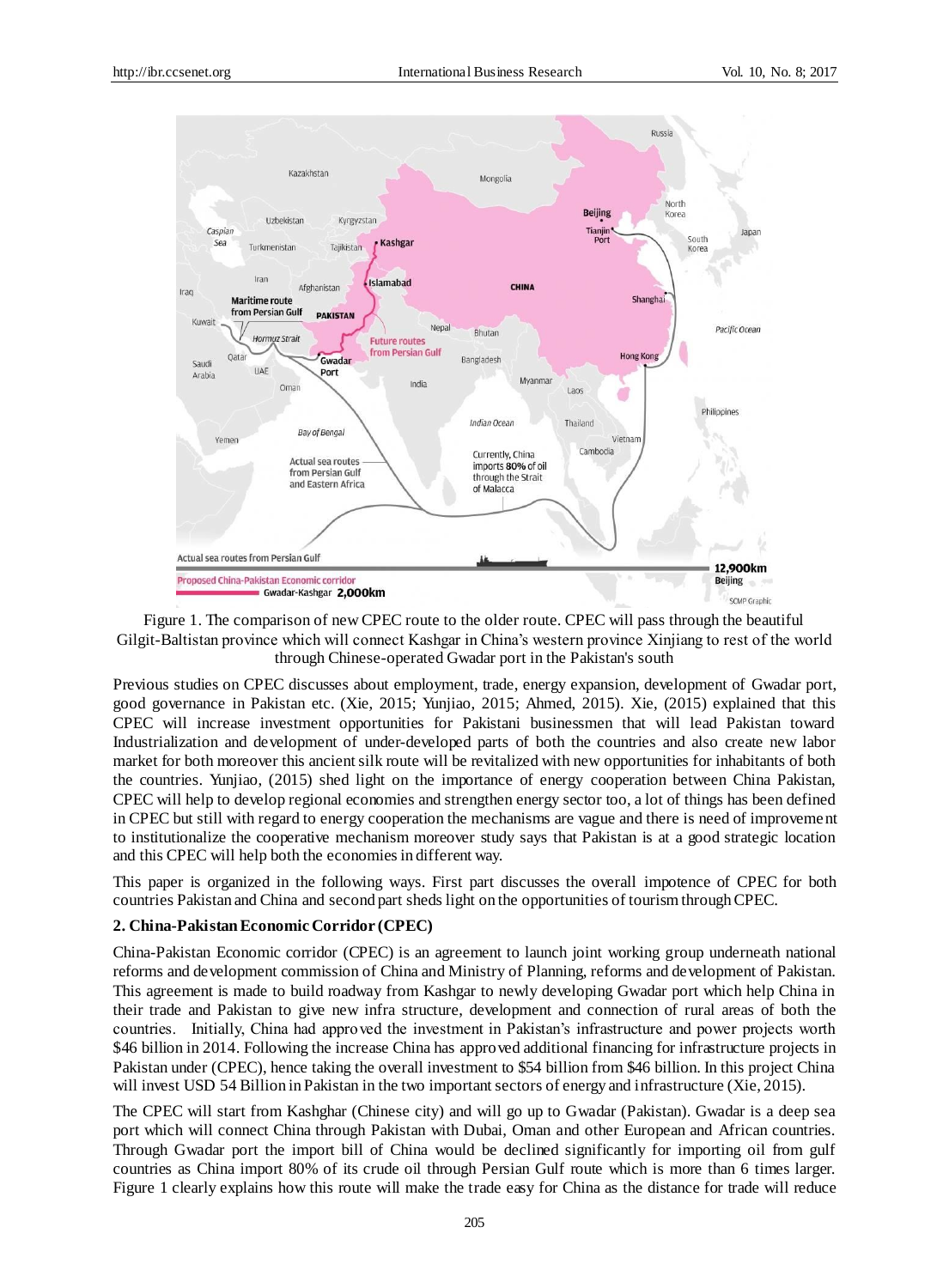from nearly 13000 to 2000 km, moreover this will give access China to newly developing Gwadar port. In the first phase of development existing routes will be improved then later on new infrastructure of roads and air trains will be built with billions of investments. First trade through CPEC has been started from  $31<sup>st</sup>$  October 2016 (Dawn.com, Chowdhery, 2014; Ranjan, 2015).

#### *2.1 Importance of CPEC for China*

CPEC is a conjointly valuable project for both countries, and its direct and immediate benefit to the mainland China will be in huge reduction of shipping costs to the Europe and Middle East (Anwar, 2011; Zafar, 2014). Pakistan will charge the fee from China for the transportation of goods through CPEC (Vélez, 2015). If Pakistan succeeds in providing a suitable environment to China in relocating its labor intensive industries, the country would gain more. This investment in longer run will be helpful to develop an improved education, health, and skill indicators systems of the country (Faheemullah, et al., 2016)

- **Reduction in mileage:** Presently, the cumulative distance of 19,132 miles is covered by the land goods to be shipped to the Europe from central China. After the completion of CPEC, this cumulative distance would be decreased to 9,579 miles, of which 7,847 miles will be through sea, and 1,750 by land (distance from Karachi to central China).
- **Reduction in time used:** Similarly, the time required to transport the goods from the current route to the CPEC route would also be reduce by 50% from 50 days to 25 days.
- **Reduction in freight charges:** The freight charges of a 40 feet container would be reduced from \$2,500 to \$1000. Which result in 50-65 % reduction in freight charges. The shipment to and from the Middle Eastern countries would also gain substantial benefits in transportation costs and time. The distance between central China and Middle East would thus be reduced by 80 per cent (Hao, 2015).
- **Reduction in transportation cost:** The reduced distance would also cut the cost of transportation. For now, freight charges from Abu Dhabi to Shanghai are \$2,000 for a 40 feet container. It takes 16 days to reach the destination from this route (Wang et.al., 2014). These charges would reduce to \$200-250 per 40 feet container when CPEC route becomes operative, and the time taken to reach the destination would be 2-3 days. CPEC would also provide the shortest and most cost effective route for landlocked Afghanistan to China, India and Indian Ocean. The distance would be approximately 600 kilometers less as compared to the other nearest port of Chabahar (Lin, 2015).

#### *2.2 Importance of CPEC for Pakistan*

CPEC will transfer Pakistan into a regional economic hub and it will boost the confidence of investors not only from China but also from other parts of the world. CPEC will also provide telecommunications and energy infrastructure to Pakistan to overcome the power crisis(Table 1).

| <b>CPEC</b> Projects | Phase I                                                                                                                      | Phase II                                                                                                                                    | Phase III                                                                                                                                                  |
|----------------------|------------------------------------------------------------------------------------------------------------------------------|---------------------------------------------------------------------------------------------------------------------------------------------|------------------------------------------------------------------------------------------------------------------------------------------------------------|
| Portfolio            | (Short term 2014-2018)                                                                                                       | (Medium term 2014-2030)                                                                                                                     | (Long term term 2014-2030/proposals)                                                                                                                       |
| Infrastructure       | • 2500 km highways<br>$\bullet$ 411 km railways<br>• Orange metro line, Lahore<br>• Feasibility report of 6600 km<br>railway | • 3000 km highways<br>$\bullet$ 1872 km railways<br>• Mass transit, Quetta, Karachi,<br>Lahore, Peshawar<br>• Feasibility report of 5200 km | $\bullet$ 4000 km highways<br>• 7000 km of new and upgraded<br>railways<br>• Road and railway link to China, Iran,<br>Afghanistan, and to Central Asia and |
| Energy               | $\bullet$ 10,400 MW electricity by 2018<br>$\bullet$ 17,045 MW electricity by 2022<br>• Transmission line 4000 MW            | railway<br>$\bullet$ 17,045 MW electricity by 2018<br>• Gawadar Nawabshah gas pipe line                                                     | Turkey<br>$\bullet$ 10,400 MW electricity by 2018<br>• Gawadar Kashgar oil pipe line                                                                       |
| Industry             | Feasibility study for 3 industrial<br>parks                                                                                  | • 8 Economic zones<br>• Steel mils at Gawadar and Chiniot                                                                                   | • 39 Economic zones<br>• 21 Mineral processing unit                                                                                                        |
| Gawadar              | 1.5 billion USD development<br>project                                                                                       | • Gawadar port<br>• Gawadar international airport<br>• Gawadar industrial park<br>• Gawadar city Masterplan                                 | • Gawadar planned city<br>• Gawadar industrial park<br>• Real estate/housing schemes                                                                       |
| Other projects       | Fiber optical cable from Kasghar<br>to Rawalpindi                                                                            | Feasibility study for port keti bandar                                                                                                      | • Fiber optical cable from Rawalpindi to<br>Karachi<br>• New cities along the CPEC                                                                         |
| Total cost           | 46 billion USD                                                                                                               | 54-80 billion USD                                                                                                                           | 80-150 billion USD                                                                                                                                         |

Table 1. Projects approved under CPEC in energy, transport and infrastructure

\*Source: Planning Commission of Pakistan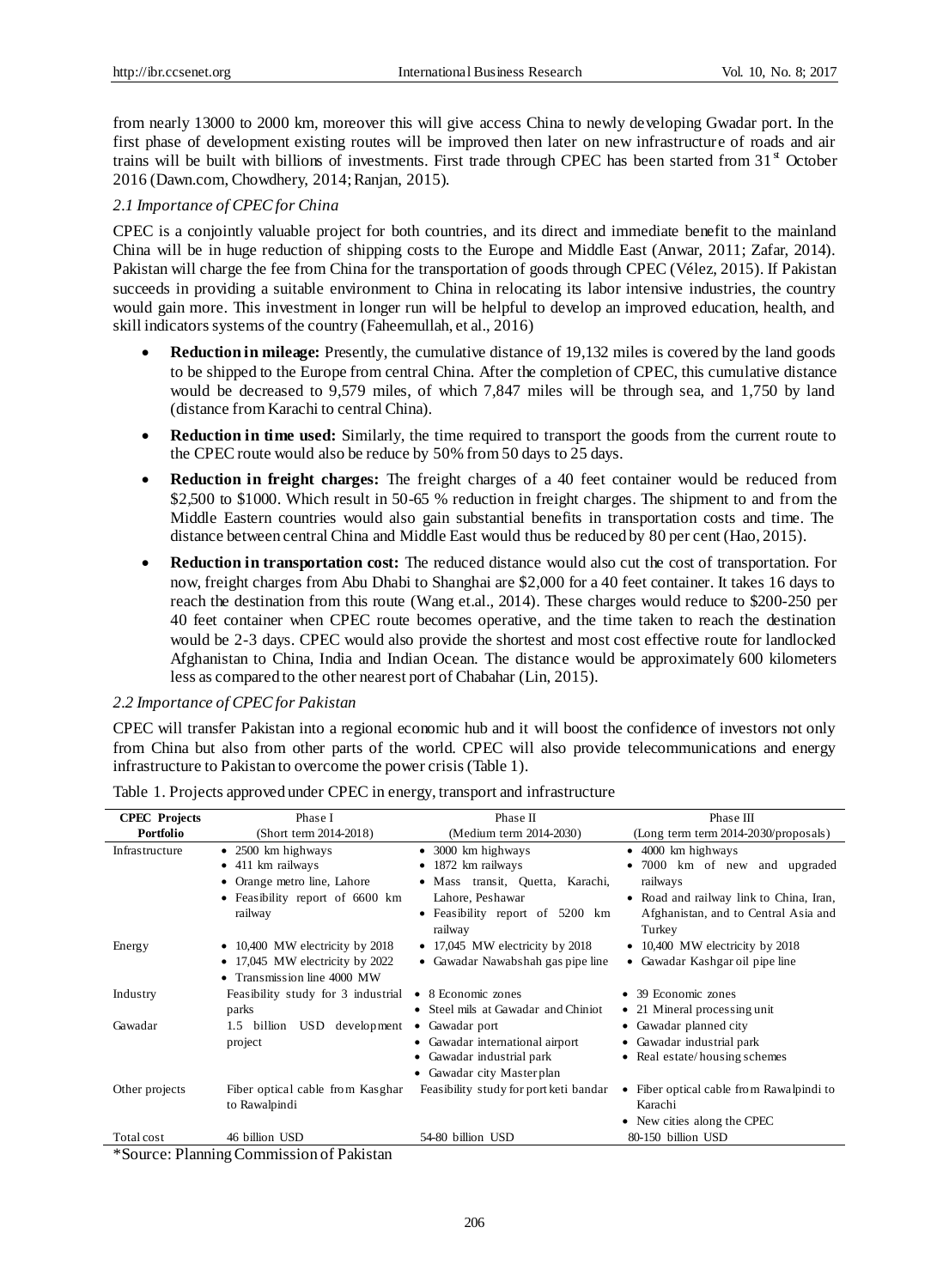## *2.3 Geographical Importance*

Geographical position of Pakistan has attracted global powers in the pursuit of their political, economic, and energy interests. In east, Pakistan borders India, Afghanistan in the West, China in northwest, Iran in the Southwest and huge Arabian Sea in the South. Via CPEC, Pakistan will link the Middle East and the central Asian countries to the China and India. In future, opportunities to provide a transit route to landlocked countries like, Afghanistan and central Asian are possible to link these countries to the international market through the Arabian Sea (Anwar, 2011).

- **Development of Gwadar port:** Developing Gwadar port will give more benefits to the Pakistan and China (Khan, 2013), as it is strategically located at the confluence of Southwest and South Asia, with central Asia not far away. Gwadar is at the mouth of the Persian Gulf which handles 35% of global seaborne and around 43% of Chinese oil trade. Gwadar is also near Iran and has the opportunity for overland access. An agreement between Iran and Pakistan is already in place to build an oil refinery at Gwadar (BP, 2014). Iran is interested in obtaining more shares in the international oil markets through Gwadar (Zafar, 2015).
- **Development of potential markets:** Gwadar port will be operational by the end of this year and China has even started their first convoy through CPEC on October 31<sup>s</sup>, 2016. Firstly, the major export of the port was fishing industry available there that provide more improvement and employment to the people of desperately poor Baluchistan. There is need for development of those regions and market which are less developed and it turns out to have high growth potential then the others, Speidell in his book said these markets as frontier markets that have high potential of growth but are not in consideration of many investors Speidell (2011). Hence Gwadar port will open new avenues of development both for Pakistan and China which will develop more trade through CPEC to and from middle-east, Europe and Africa.
- **Promoted Tourism:** Development of CPEC will lead to development of infrastructure, which will also positively impact the tourism in Pakistan. As Pakistan is full of natural beauty of Swat, Naran, Kaghan, Muree etc. As more and new infrastructure of railways and roads will be developed it will not only enhance the trade but also boast the other things such as employment, tourism, development of rural areas and connection of rural areas to urban parts.

CPEC is considered a game changer which is expected to transmute economic growth and it will bring capital into Pakistan. These types of mega project need security and smoothness to run if something will go wrong that will be a massive hindrance in the growth and prosperity of Pakistan. In short, the main propositions of the CPEC for Pakistan are summarized below.

- To promote the harmony and friendship in the region
- To cope on terrorism, drug trafficking and other organized crime
- To reinforce the relation between Eurasian Economic Community and Shanghai Cooperation Organization
- To encourage the trade assistance

# **3. Tourism in Pakistan**

The Tourism industry in Pakistan has gone through period of robust growth and bust, from its heyday during the 1970s when the country received unprecedented amounts of foreign tourists, thanks to the Hippie trail (Paracha, Nadeem (2008). In 2016, the number of foreign tourists visiting Pakistan was 965,498. If we compare, then almost 50 million domestic tourists make short trip to various locations of Pakistan usually between May to August. Beside domestic, the tourists from UK, USA, India and china also contributed in tourism inflow (Bush 2010). The country's attraction ranges from the ruin of the Indus Valley Civilization such as Mohenjodaro, Harappa and Taxila, to the Himalayan hill stations, which attract those interested in winter sports. Pakistan is home to several mountain peaks over 7000 m, which attracts adventurers and mountaineers from around the world, especially K2. The north part of Pakistan has many old fortresses, ancient architecture and the Hunza and Chitral valley, home to small pre-Islamic Animist Kalash people community. The romance of the historic Khyber Pakhtunkhwa province is timeless and legendary, Punjab province has the site of Alexander's battle on the Jhelum River and the historic city Lahore, Pakistan's cultural capital, with many examples of Mughal architecture such as Badshahi Masjid, Shalimar Gardens, Tomb of Jahangir and the Lahore Fort. Important tourist destinations and their peculiar features are summarized in Table 2.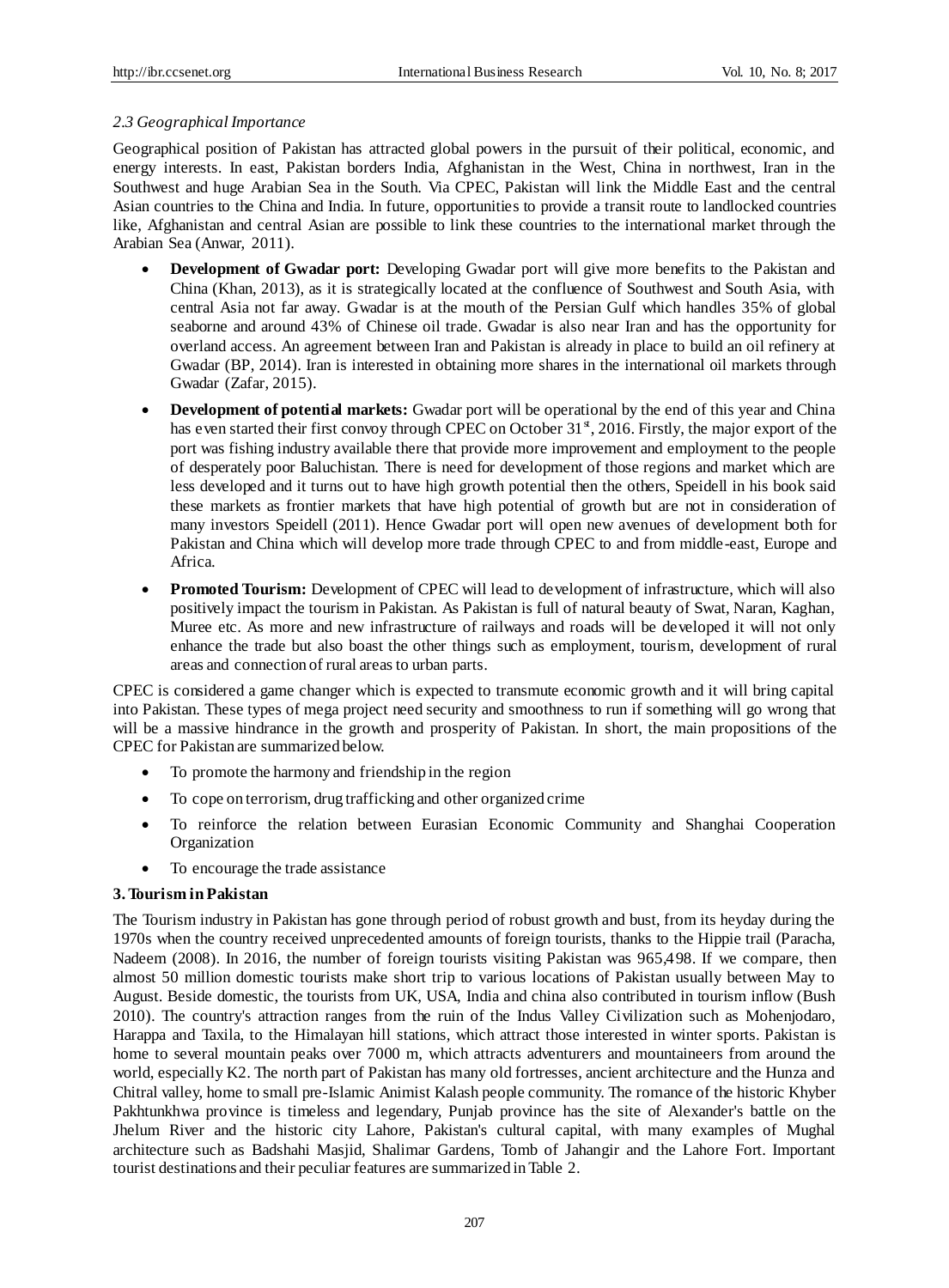There are six main cultural sites in the Pakistan which are categorized as UNESCO World Heritage:

- Archaeological Ruins at Mohenjodaro
- The ruins of Taxila
- The ancient fort of Rohtas
- The Kabule Gate
- The Lahore Fort and Shalimar Gardens in Lahore
- 1<sup>st</sup> Century Buddhist Ruins at Takht-i-Bahi and Neighboring City Remains at Sahr-i-Bahlol
- Historic Monuments of the ancient city of Thatta

Gilgit Baltistan is considered to be the capital of tourism in Pakistan. It has the range of some of the highest mountains in the world, including K2, which is the second highest mountain in the world. Highly rich in landscape, mountains, glaciers, lakes, and valleys, Gilgit Baltistan is also famous for its landmarks, culture, history, and people.

Table 2. Popular tourist destinations and their features

| No             | <b>Tourist</b><br>s spots | Elevation-& Climatic                                                                                               | <b>Attractive Features</b>                                                                                                                                                                                                                               | Accommodation                                                                                         | <b>Accessibility</b>                                                  | Culture/<br><b>Festivals</b>                                                                                                        | <b>Facilities</b>                                                                                                     | Location,<br>Province |
|----------------|---------------------------|--------------------------------------------------------------------------------------------------------------------|----------------------------------------------------------------------------------------------------------------------------------------------------------------------------------------------------------------------------------------------------------|-------------------------------------------------------------------------------------------------------|-----------------------------------------------------------------------|-------------------------------------------------------------------------------------------------------------------------------------|-----------------------------------------------------------------------------------------------------------------------|-----------------------|
| $\mathbf{1}$   | Gilgit<br>valley          | $1500m -$<br>Cool desert climate,<br>extended<br>winters<br>and brief summers                                      | Most spectacular region of<br>Pakistan in terms of its<br>geography and scenic beauty<br>because the world's three<br>mightiest mountain ranges<br>the Karakaram, the Hindo<br>kuch and the Himalays meet<br>there. Trophy Hunting                       | 66 hotels                                                                                             | By air, By<br>road,<br>(cars,<br>jeeps, buses)                        | Multi<br>cultural<br>&<br>lingual<br>people,<br>Babusar<br>polo<br>festival,<br>harvesting<br>festival.<br>Shandur<br>polo festival | Public transport,<br>Mobile<br>access,<br>Shopping<br>markets.<br>Restaurants,<br>Hospital,<br>Pharmacy               | Gilgit<br>Baltistan   |
| $\overline{2}$ | Chitral                   | 1517m-<br>Mediterranean<br>climate with warm<br>summers & cold<br>winters                                          | Beautiful<br>landscape,<br>and majestic<br>captivating<br>Hindukush<br>range,<br>steep<br>harsh mountains and lush<br>green valleys                                                                                                                      | hotels ranging<br>21<br>high<br>end<br>from<br>hotels to<br>luxury<br>low<br>very<br>priced<br>motels | By<br>air, By<br>road,<br>(cars,<br>jeeps, buses)                     | Ancient<br>kalash<br>culture                                                                                                        | Public transport,<br>Mobile<br>access,<br><b>Shopping</b><br>markets.<br>Restaurants,<br>Hospital,<br>Pharmacy, Banks | <b>KPK</b>            |
| 3              | Murree                    | $2240m -$<br>Subtropical<br>highland<br>climate<br>.cold<br>summers<br>snowfall<br>in winters                      | Hill<br>station,<br>beautiful<br>sceneries<br>&<br>majestic<br>mountains, Chairlift, Mini<br>Train, Horse riding, Murree<br>wild life park, Patriata,<br>pivotal attraction of Murree<br>for tourists                                                    | More than 86 hotels<br>ranging from luxury<br>to low priced hotels                                    | By<br>road,<br>(bikes, cars,<br>jeeps, buses),<br>&<br>Express<br>way | Tribal<br>culture,<br>cultural<br>activities<br>and festivals                                                                       | Public transport,<br>Mobile<br>access,<br>Shopping<br>markets.<br>Restaurants,<br>Hospital,<br>Pharmacy, Banks        | Punjab                |
| $\overline{4}$ | Naran<br>valley           | $2500m -$<br>Cold in winters with<br>significant snowfall<br>and mild cold in<br>with<br>summers<br>heavy rainfall | Virtual<br>paradise,<br>Hima-lay an peaks hidden<br>with clouds or snow several,<br>beautiful fairy tale lakes like<br>Saifulmalook lake, Ansu<br>lake, Saral lake, Babusar top<br>and Noori top attract tourists<br>for hiking and trekking             | than<br>100<br>More<br>hotels ranging from<br>luxury to low priced<br>hotels                          | By<br>road,<br>(cars,<br>jeeps,<br>buses)                             | Pakhtun<br>culture                                                                                                                  | Public transport,<br>Mobile<br>access,<br>Shopping<br>markets,<br>Restaurants,<br>Hospital,<br>Pharmacy, Banks        | <b>KPK</b>            |
| 5              | Neelam<br>valley          | $4000m -$<br>Chills and heavy<br>snowfall in winters<br>but<br>becomes<br>charming and cool<br>in summers          | Long bow shaped thick<br>forest region, Neelam river,<br>dozens of historical places<br>like<br>Sharda peeth and<br>Janwai town is one of the<br>most beautiful and historical<br>places in Neelam                                                       | 31 hotels                                                                                             | By<br>road<br>(cars,<br>jeeps,<br>buses)                              | Kashmiri<br>culture,<br>Traditional<br>sport kabddi<br>festival                                                                     | Public transport,<br>Mobile<br>access,<br>Shopping<br>markets,<br>Restaurants,<br>Hospital,<br>Pharmacy               | Azad<br>Kashmir       |
| 6              | Kalaam                    | $2001m -$<br>subtropical<br>Humid<br>climate                                                                       | Lush green hills, thick<br>forests.<br>mesmeric lakes,<br>meadows and waterfalls and<br>worth seen features of<br>landscape, large number of<br>alpine glacial lakes like<br>Mahodand lake and Kundol<br>lake, also attracts tourists for<br>paragliding | 32 hotels in kalaam                                                                                   | By<br>road.<br>cars,<br>jeeps,<br>buses)                              | Pakhtun<br>culture,<br>Kalaam<br>summer<br>festival                                                                                 | Public transport,<br>Mobile<br>access,<br><b>Shopping</b><br>markets.<br>Restaurants,<br>Dispensary                   | <b>KPK</b>            |
| 7              | Arangkel                  | 2554m-<br>Warm in summers<br>and cold in winters                                                                   | Lush green village, hill<br>station and attracts tourists<br>for hiking                                                                                                                                                                                  | Nil                                                                                                   | By<br>road<br>(jeeps)                                                 | Kashmiri<br>culture                                                                                                                 | Public transport,<br>Mobile<br>access,<br>Dispensary                                                                  | Azad<br>Kashmir       |
| 8              | Abbottaba<br>d            | 1256m-<br>Humid subtropical<br>climate with mild to<br>warm summers and<br>heavy rain & snow                       | Hill station bounded at all<br>four sides by the Sarban<br>hills from which the tourists<br>can take breathtaking views                                                                                                                                  | 58 hotels                                                                                             | By<br>road,<br>(bikes, cars,<br>jeeps, buses),<br>& highways          | Spring<br>festival.<br>Hazara<br>cultural<br>festivals.                                                                             | Public transport,<br>Mobile<br>access,<br>Shopping<br>markets.<br>Restaurants.                                        | <b>KPK</b>            |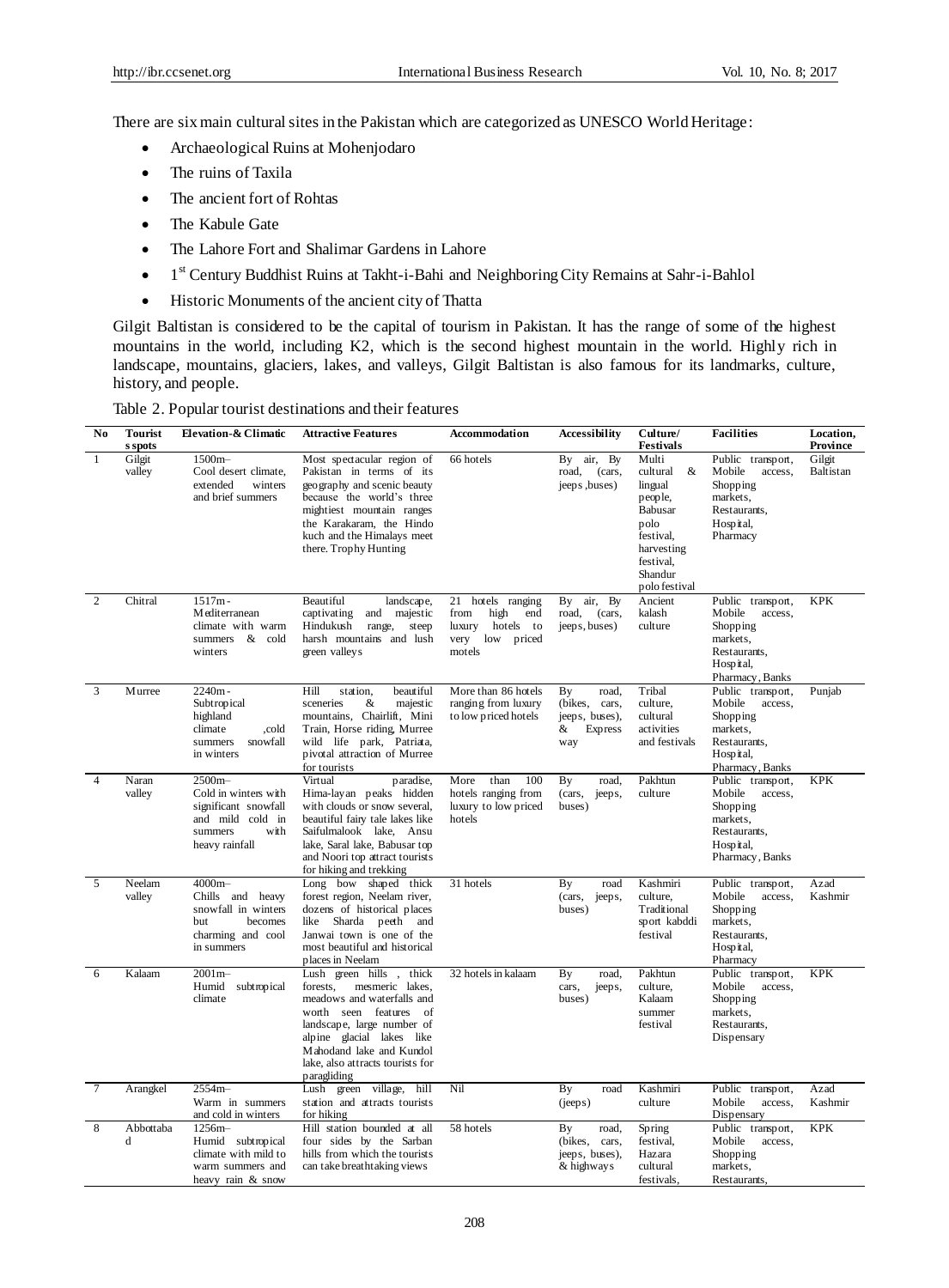|    |                          | fall in winters                         |                                                                            |                                                |                                   | folk music                  | Hospitals,                             |                     |
|----|--------------------------|-----------------------------------------|----------------------------------------------------------------------------|------------------------------------------------|-----------------------------------|-----------------------------|----------------------------------------|---------------------|
| 9  | Peshawar                 | $359m -$                                | Historical city, attractive for                                            | 73 hotels                                      | air, By<br>By                     | festivals<br>Afghan         | Pharmacy, Banks<br>Public transport,   | <b>KPK</b>          |
|    |                          | Semi-arid climate,<br>very hot summers  | historical places like Khyber<br>pass and Balahisar fort, food             |                                                | road, (bikes,<br>cars,<br>jeeps,  | cultural,<br>afghan         | Mobile<br>access,<br>Shopping          |                     |
|    |                          | and relatively cold<br>winters          | streets, amusements etc.                                                   |                                                | buses),<br>&<br>motorway          | musicians<br>and<br>art     | markets,<br>Restaurants,               |                     |
|    |                          |                                         |                                                                            |                                                |                                   | culture                     | Hospitals,<br>Pharmacy, Banks          |                     |
| 10 | Lahore<br>(Metropoli     | $217m -$<br>Semi-arid climate           | Historical<br>reached<br>city,<br>height of its splendor under             | 119 hotels, motels,<br>etc. ranging from       | By air, By<br>(bikes,<br>road     | Mughal<br>culture, Sufi     | Public transport,<br>Mobile<br>access, | Punjab              |
|    | $tan$ $City)$<br>Capital |                                         | Mughal empire and famous<br>for its ancient architecture,                  | luxury to low priced<br>accommodation.         | jeeps,<br>cars,<br>buses),<br>&   | festivals.<br>Basant,       | Shopping<br>markets,                   |                     |
|    | of<br>city<br>province   |                                         | city of gardens, food streets,<br>theme parks, zoo, theaters,              |                                                | Motorway                          | Horse<br>&<br>cattle show   | Restaurants,<br>Hospitals,             |                     |
| 11 | Punjab.<br>Skardu        | 2228m-                                  | amusements etc.<br>Attracts tourists and trekkers                          | 12 hotels                                      | By air, By                        | festival<br>Skardu polo     | Pharmacy, Banks<br>Public transport,   | Gilgit              |
|    |                          | Moderate<br>in<br>and<br>summers        | because of highest peaks,<br>mountains,<br>glaciers,                       |                                                | road (buses,<br>cars, jeeps)      | festival, Silk<br>route     | Mobile<br>access,<br>Dispensary        | baltistan           |
|    |                          | cold<br>in<br>extreme<br>winters        | camping and adventures                                                     |                                                |                                   | festival                    |                                        |                     |
| 12 | Gojal<br>valley          | $4877m -$<br>Chill<br>and<br>cold       | Borders Pakistan and China<br>Khunjerab<br>Pass.<br>at                     | 24 hotels                                      | By<br>road(buses,                 | Wakhi and<br><b>Burusho</b> | Public transport,<br>Mobile<br>access, | Gilgit<br>baltistan |
|    |                          | winters with snow<br>fall and mild warm | mountainous region forming<br>the western part of the                      |                                                | cars)                             | culture,<br>Ginani          | Dispensary                             |                     |
|    |                          | summers                                 | Karakoram and<br>eastern<br>Pamir mountain range, lofty                    |                                                |                                   | festival                    |                                        |                     |
|    |                          |                                         | ice-capped peaks, roaring                                                  |                                                |                                   |                             |                                        |                     |
| 13 |                          | 4114m-                                  | rivers, lush green pastures<br>and long glaciers<br>Covers the boundary of | 12 hotels                                      |                                   | Deosai                      |                                        |                     |
|    | Deosai<br>plains         | Heavy snowfall in                       | Karakoram and western                                                      |                                                | By<br>road(jeeps)                 | festival                    | Public transport,<br>M obile access    | Gilgit<br>baltistan |
|    |                          | winters and mild<br>cold summers        | Himalayas, Sheosar lake one<br>of the highest lakes in the                 |                                                |                                   |                             |                                        |                     |
|    |                          |                                         | world, deep blue water with<br>snow covered mountains in                   |                                                |                                   |                             |                                        |                     |
|    |                          |                                         | background and greenery<br>with<br>wild<br>flowers<br>in                   |                                                |                                   |                             |                                        |                     |
|    |                          |                                         | summers<br>offer<br>such a<br>charming<br>view<br>to the                   |                                                |                                   |                             |                                        |                     |
|    |                          |                                         | Deosai<br>visitors,<br>national<br>park, camping                           |                                                |                                   |                             |                                        |                     |
| 14 | Muzaffara<br>bad         | $737m -$<br>Chill<br>and<br>cold        | Breath taking beauty located<br>at the junction of Neelam                  | 27<br>hotels ranging<br>high<br>from<br>end    | air,<br>By<br>By<br>road(buses,ca | Kashmiri<br>culture,        | Public<br>transport , Mobile           | Azad<br>Kashmir     |
|    |                          | winters and warm<br>summers             | river and Jehlum river,<br>attracts tourists because of                    | luxury hotels to low<br>priced hotels          | rs, jeeps0                        | Spring<br>festival,         | access, Shopping<br>markets,           |                     |
|    |                          |                                         | its scenic beauty, velvet<br>plateaus<br>green<br>and                      |                                                |                                   | Paragliding<br>festival     | Restaurants,<br>Hospital,              |                     |
|    |                          |                                         | wonderful climate. Red fort<br>is the witness of ancient                   |                                                |                                   |                             | Pharmacy, Banks                        |                     |
|    |                          |                                         | history of Muzaffarabad, Pir<br>chanassi<br>due<br>to its                  |                                                |                                   |                             |                                        |                     |
|    |                          |                                         | tremendous scenic beauty,<br>velvet green plateaus and                     |                                                |                                   |                             |                                        |                     |
|    |                          |                                         | wonderful climate it wins<br>admiration of nature lovers                   |                                                |                                   |                             |                                        |                     |
| 15 | Siri Paye                | $3000m -$<br>Heavy snowfall in          | Spectacular beauty of its<br>mountains, glaciers and lush                  | No<br>hotels<br>are<br>available<br>at<br>siri | Вy<br>road,<br>(jeeps, horse      | Pakhtun<br>culture          | Mobile<br>access,<br>Local food        | <b>KPK</b>          |
|    |                          | winters<br>and<br>occasional<br>hail    | greenery,<br>peaceful<br>environment, amazing and                          | paye                                           | riding,<br>hiking)                |                             |                                        |                     |
|    |                          | storm and heavy<br>rains in summer      | beautiful landscape also<br>attracts tourists for hiking,                  |                                                |                                   |                             |                                        |                     |
|    |                          |                                         | blend of pure nature and<br>alpine milieu, thriving wild                   |                                                |                                   |                             |                                        |                     |
|    |                          |                                         | flowers beds unrivalled<br>beauty of snow covered                          |                                                |                                   |                             |                                        |                     |
|    |                          |                                         | peaks is out-worldly                                                       |                                                |                                   |                             |                                        |                     |

According to Table 2, fifteen tourist attractions has been recommended through the questionnaire and ratings from the online tourist websites. Authors emphasized the most popular tourist's attraction which are linked with CPEC route. In this table authors pointed out the top attraction for tourism department, tourist service providers, and tourists who can choose a place according to their choice and interests, because authors tried to get latest information about the destination and its feature, popular tourist destinations and their attractive features, accommodation, accessibility, culture/ festivals, facilities, location. Trough Table 2, one can easily find the most important information about the attraction which is useful for readers and for new researcher. When tourists want to travel, this kind of tables are more helpful instead of searching through many websites which might not accurate, so here they can safe their time. These kind of tables should be in tourist spots by the government and on the all tourist websites.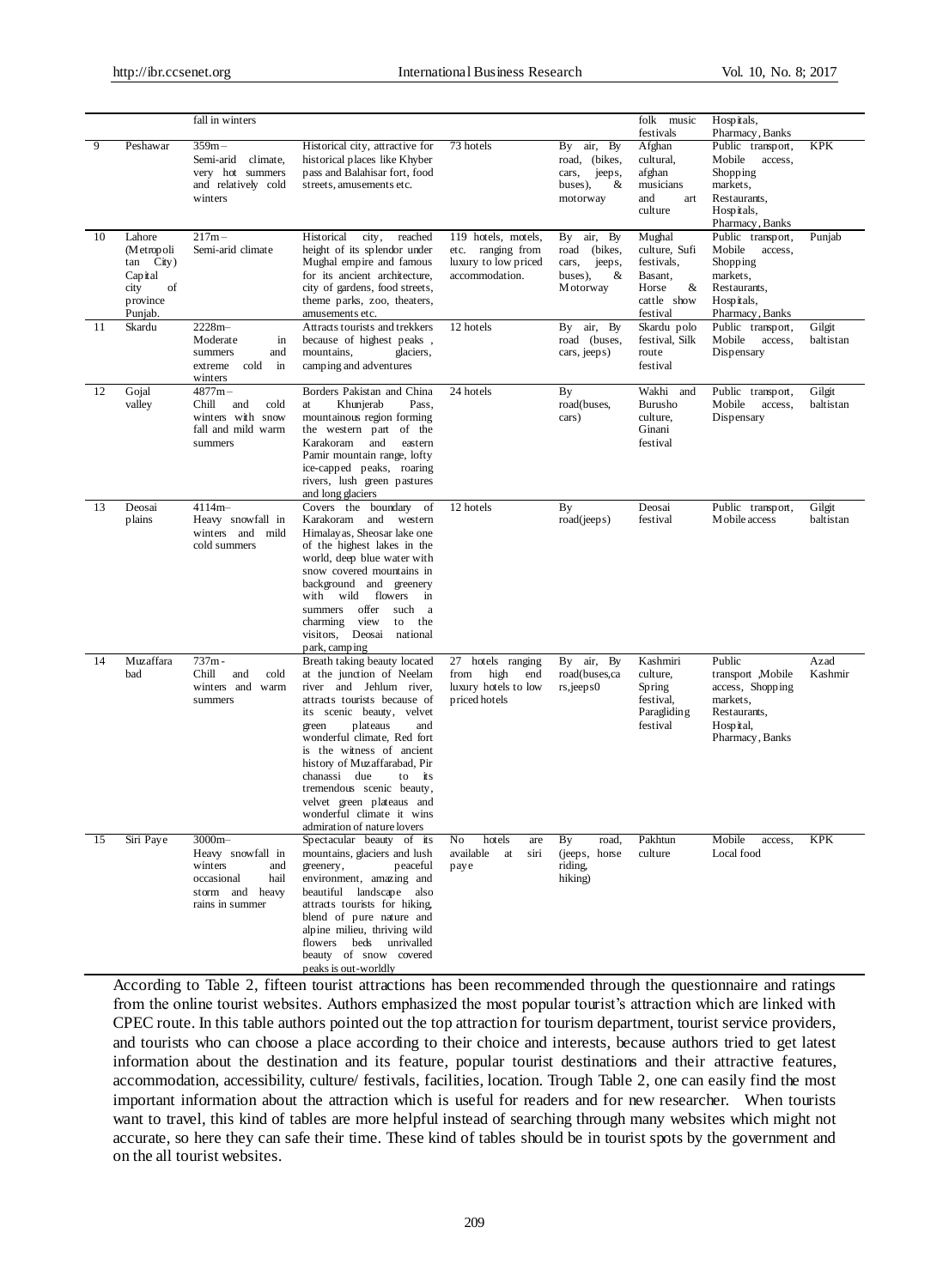## **Tourism opportunities through CPEC (from Khunjrab Pass to Gawadar) via Silk Road**

Beside other advantages, tourism which is an important industry that will also see an immense boost as a result of CPEC in Pakistani. Pakistan has the range of some of the highest mountains in the world, including K2, highly rich in landscape, mountains, glaciers, lakes, and valleys, and also boasts another five peaks above 8,000 meters, in addition to the more than 50 other mountains over 7,000 meters. Mountaineers from around the globe will flock to Pakistan as soon as CPEC is operational.

Increased Chinese investment in tourism sector of Pakistan via CPEC, after the building of road and railways to connect the two countries, this projects will generate new investment opportunities;

"We are planning consultations with Pakistani companies on developing joint tourism products," said by president of Yema Group Company Limited, Mr. Chen Qiang.

Recently in 2015, more then 30 million tourists traveled to the Xinjiang province of China," he said. From Xinjiang province, a group of people visited the Gilgit Baltistan to explore the opportunities for joint tourism and mutual businesses.

"Special efforts are being made to set up a Pakistani pavilion in the park where individuals, including cooks, singers and artisans will be brought from Pakistan and given employment."

2.5 million tourists both domestic and international travelled to northern areas in Pakistan last year. The tourism destinations could be extended to Xinjiang and other destinations both in China and Pakistan via CPEC. The 700-kilometre long coastal areas of Arabian Sea can be made accessible to the tourists via Kashgar-Gwadar road. A bus service is working from the Chinese border to Gilgit-Baltistan. Later on, transportation would be available for other cities of China like Kashgar and Urumqi, while both cities are already connected via air route. Urumqi is considered to be the first stop for goods coming from Central Asia to China, as a large number of people from Pakistan, especially businessmen visit Xinjiang daily.

Being a tourism paradise CPEC is expected to boost the tourism industry in Pakistan, especially in Gilgit-Baltistan. The region is considered to be a mountaineer's paradise, since it is home to five of the 'eight-thousands' (peaks above 8,000 meters), as well as more than 50 mountains over 7,000 meters. It is also home to the world's second highest peak K2 and the Nanga Parbat. Gilgit-Baltistan, also known as 'The Jewel of Pakistan', and rightly so, the region holds some of the most breath-taking views in the world, from the highest peaks in the world and the most number of glaciers in the world, to the most magnificent lakes in the world. Apart from the beauty, the region holds significant strategic importance, it borders Pakistan with China and will act as a gateway for the rest of Pakistan once China-Pakistan-Economic-Corridor is completed.

With improving security situation in the rest of the country and better infrastructure, tourism is expected to grow.

"For a few years now, between 10,000 and 20,000 tourists would visit Gilgit-Baltistan each year but in 2015, over 600,000 people visited Gilgit-Baltistan and this year, it is expected that around one million people will travel to GB," GB Tourism Secretary Jehanzeb".

## **4. Security Measurements**

The Parliamentary Committee on China Pakistan Economic Corridor (CPEC) was informed that a Special Security Division (SSD) comprising 9,000 Pakistan Army soldiers and 6,000 para-military forces personnel has been set up for the security of the project and individuals working on it.

"Special Security Division has been entrusted with the duty of protecting Chinese workers and projects under CPEC," officials of ministry of defense said while briefing the parliamentary panel on Friday.

The government has also allocated Rs1.3 billion for CPEC security in addition to the efforts of provincial governments, the committee was informed. "Apart from security on land, the government has also taken relevant initiative through the maritime security agency to protect the coast as well as through the Pakistan Air Force," added the officials.

Tourist companies also can connect private security guard's firms, although it's not economical. But for the time being they can start and in furniture like Pakistani forces are dealing with security issues, there tourist companies can business better without security.

## **5. Trade in Local Currency**

A recent development made between China-Pakistan trades is to eliminate the hurdle of currency while making trade. As most of the business done between Pakistan and China were transacted in dollar terms. But now two countries want to lessen the influence of USD in the trade. Central bankers proposed to do trade in the local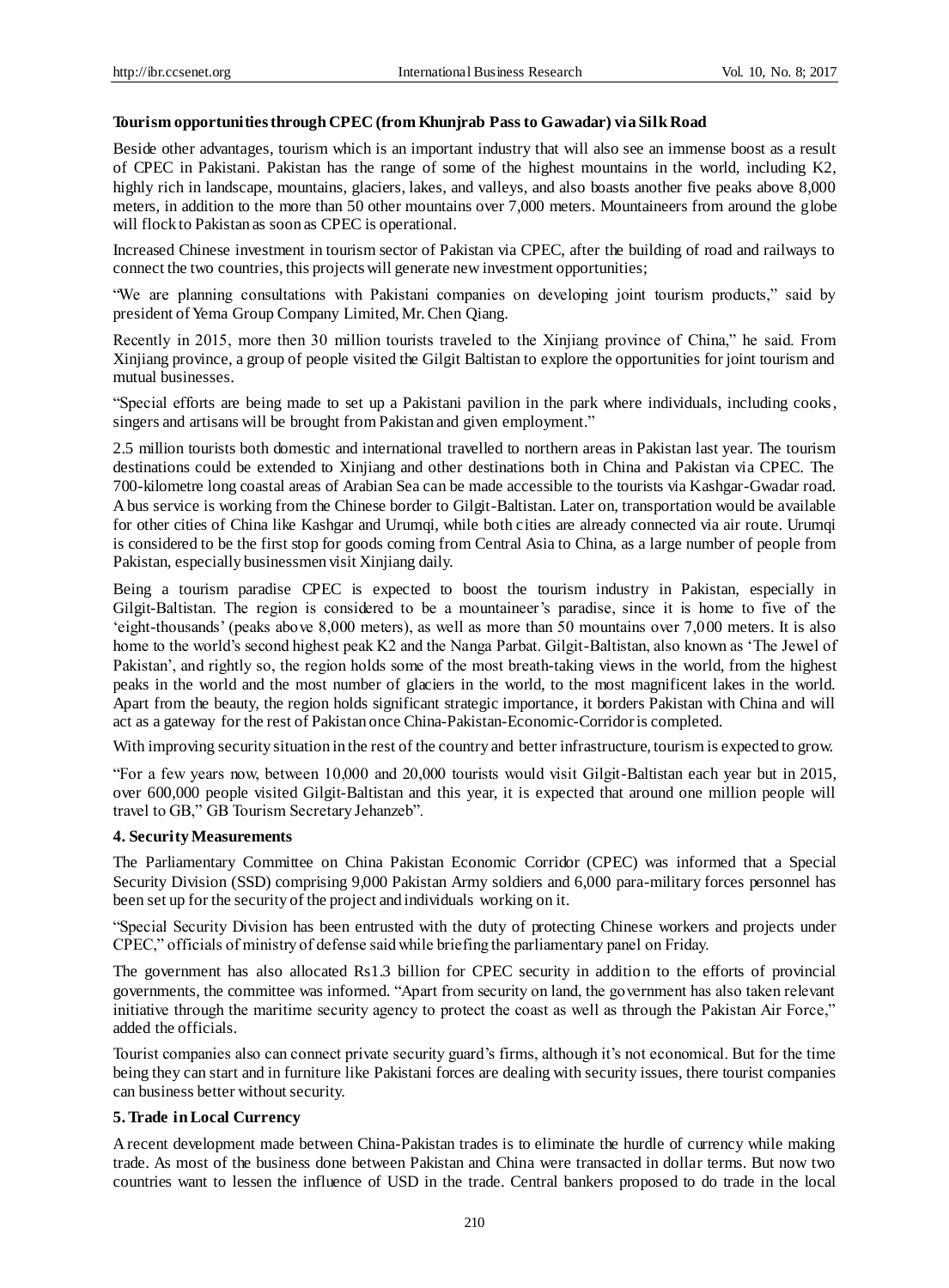currencies. This roadshow is not only with Pakistan. China is already doing the same strategies with other countries. In this regard Regional Standard Chartered banks are playing their role to conduct trade in the local currencies and implemented these policies with middle-east and Africa in recent days. Until now China agreed with eight countries to do trade in their local currencies. These countries include Pakistan, Hong Kong, Oatar, and UAE.

China is doing this roadshow after the announcement of Special Drawing Rights (SDR) list of global currencies by IMF which is effective from October 1, 2016. This strategy of local currency will work with the currently going investment in Pakistan by China worth \$54 billion for the China-Pakistan economic corridor (CPEC). Infrastructure in Pakistan will be built under this agreement of local currencies but it all depends that how quickly this information speckled to businessmen said by the Carmen Ling, a Managing director of the bank's delegation to Pakistan (Siddiqui, 2016).

In Africa, Asia and middle-east more than 60% Standard Chartered's are benefited from the initiative of local currency. This initiative of Pakistan China trade for building infrastructure and other projects will also encourage exchange of trade partnership and strengthen the ties which will not only fortify the trade and on-going projects but also affect the tourism industry in Pakistan. Pakistan also need to focus on this side of benefit in order to get turnover from this part too. As in all these projects it is less focused to be benefited from tourism too.

#### **6. Chinese Tourists: ATarget Market for Pakistan Tourism Industry?**

Since the dramatic reform and opening up of China's economy, more and more Chinese citizens are traveling abroad to visit, travel and consume products around the world. According to China Tourism Research Institute, in 2016, with income growth and tourist consumption upgrade, as well as as well as visa, flight and other convenient factors, China's outbound tourism heat continued. The number of China's outbound tourists reached 122 Million in 2016, increasing by 4.3% compared to the year of 2015 with 117 million outbound tourists. China has remained the world's largest number of outbound tourists for consecutive years. The outbound percentage of people as compare to previous years are presented in Figure 2.



Figure 2. The outbound percentage of people as compare to previous years

- (a) Chinese tourists are a major driving force in the global tourism industry so understanding the unique features and needs of Chinese visitors is key. Adapting to this emerging market can be confusing for many foreign travel agencies and companies. The Chinese have unique, special needs and travel habits that need to be understood and catered for.
- (b) Chinese have higher disposable incomes and also have a huge desire for international products and brands, this all lead to this significant consumer spending abroad. Being very keen for shopping; it is their priority during their travelling. Also people with large family and social circle, want to bring home numerous souvenirs for them. As per Telegraph report, the Chinese tourists spend nearly 650 pounds (\$1000) on average on foreign high streets.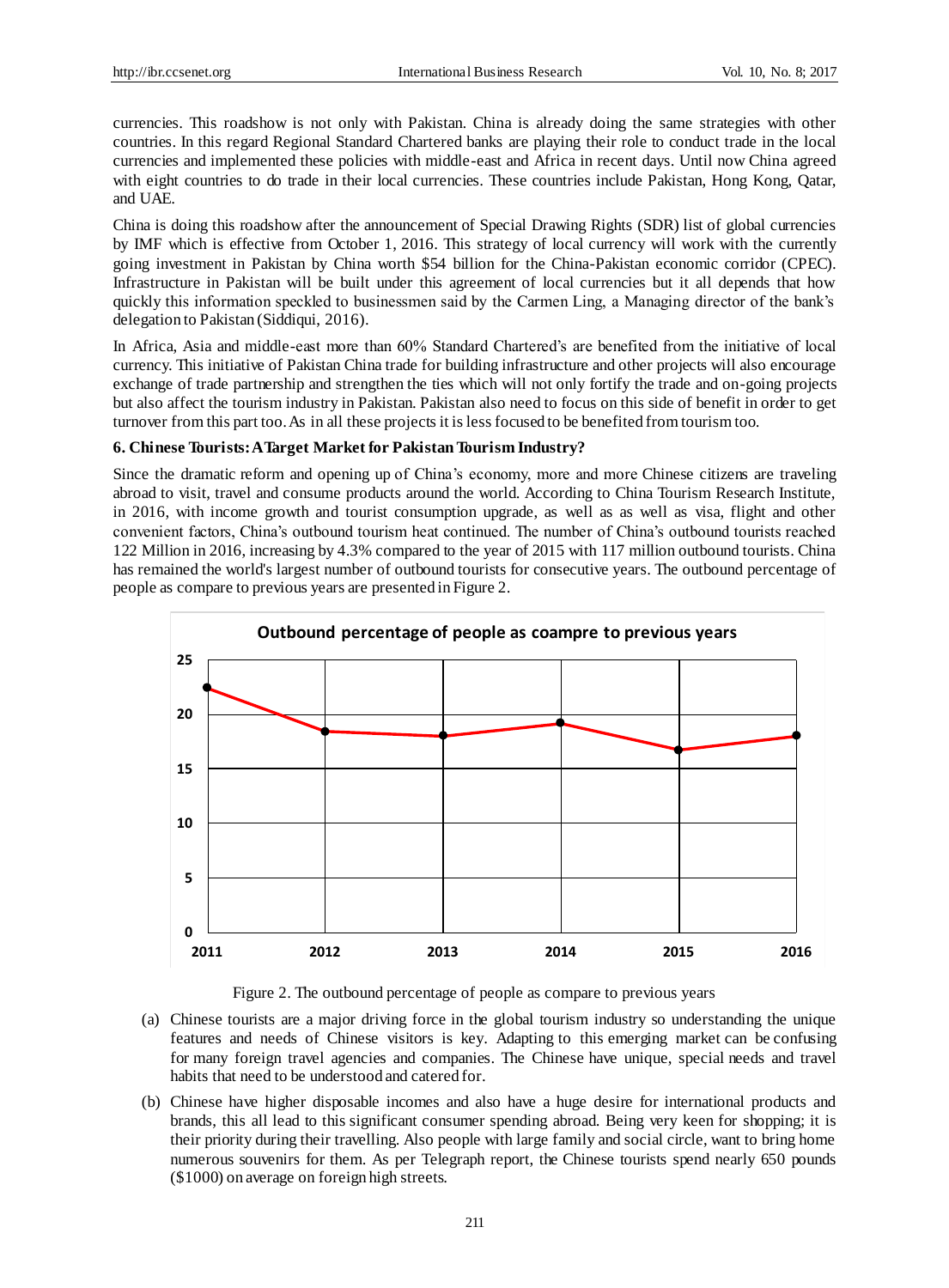- (c) 46 % of the Chinese tourists, travel for business purpose. For them, efficiency and the quality of business related services are more important like; high speed internet access, 24-hour easy food delivery, online ticket booking services.
- (d) 31% of the total outbound tourism, is for Leisure purpose from China. They mostly often travel in groups suing tour companies. These companies organize group travel. Also many Chinese citizens do not speak English, so they like to travel in groups.
- (e) Mostly tour companies take care of everything including visas.
- (f) Travelling for Chinese people is a new thing, and most of them have never travelled abroad, so they are less eager to explore alone.
- (g) The Chinese live in a more collective, communist society where people are used to doing things in groups.

#### **7. Trend of China Outbound Tourism**

Based on the surveys conducted by tour agencies in China, the outbound tourism will see a considerable growth due to appropriate visa policies, extensive summer holiday travel peak, and operation of more international flights between Pakistan and China. Also, with the implement of "One Belt and One Road" approach this year, the outbound tourism market of China will have endowed with more opportunities. As per report, n the fourth quarter of 2015, travel agencies organized 13.8385 million visitors to foreign countries, an escalation of 29.19% over the same period in 2014.



Figure 3. The number of Chinese tourists in recent years

## **8. Impact of CPEC on Chinese Tourists Vising Pakistan**

Pakistan had received a37 % increase in tourism visa application submitted by Chinese in the semester of 2016. Previously, despite the close relations between China and Pakistan, the country in South Asia did not attract too many international tourist arrivals due to security reasons. The visits paid by Chinese outbound tourists would keep growing in the following years, mainly because CPEC, the report added.

- Pakistan has also turned into a favorite tourism destination for Chinese people along with the business, being executed under CPEC or 'One belt one road'. Ultimately, this promoted the 'People-to-people' interactions among the people of both countries. Huge increase in Chinese people traveling to Pakistan has been observed in the recent year, mainly, they are engaged in the CPEC-related projects. According to a survey, there has been around 100 percent increase in the traveling index on both sides last year.
- The CPEC involved many Chinese companies doing business in Pakistan, and on other hand Chinese government provided some additional opportunities to Pakistani youth to visit China for education.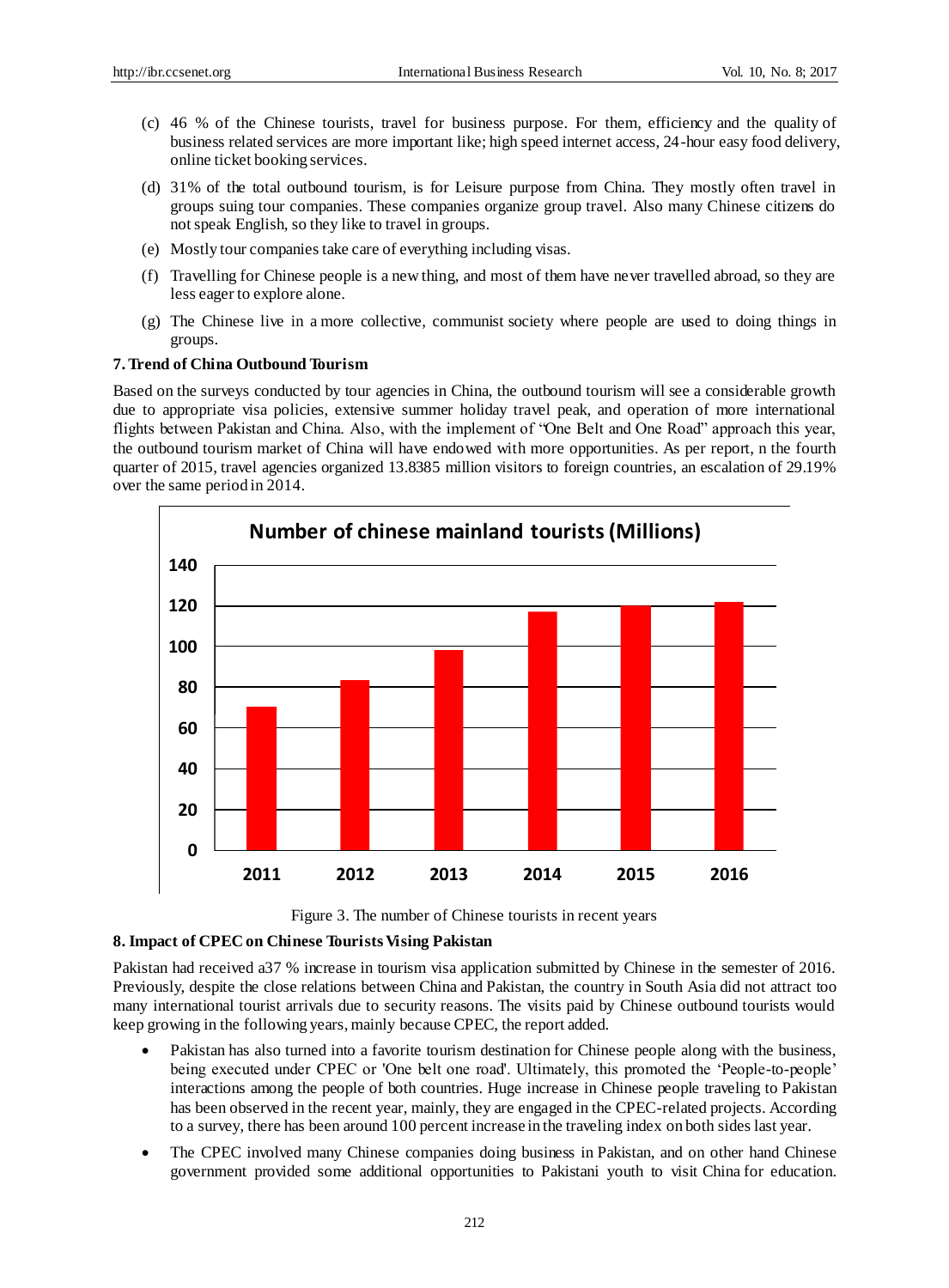According to an estimate, there was a big raise in scholarships' ratio provided to Pakistani students during the last two years. In the wake of new development, Cultural and social changes were also on the rise.

- Pakistani entrepreneurs were also being encouraged to set up their business Houses in China, which has emerged as World largest economic hub. Chinese visa's policy was relaxed for this purpose.
- Another Chinese businessman Tan She said the massive traveling of Chinese people is because of improved security situation and better investment opportunities in Pakistan in the recent years adding that now we feel more safe and comfortable in our brotherly country.
- With the launching of CPEC-based projects, Pakistan has become one of the most favorite business destinations for China and Central Asian States. Both Pakistani and Chinese leadership believes that CPEC would help Pakistan to strengthen its economy and it would be a fate-changer for improving the living conditions of the people.

#### **9. Pakistan Government Role in Boosting Tourism in Country**

The tourism industry anywhere can be improved by providing safety to the people (foreigners as well as the locals) who wants to visit a specific location. That's the very basic step. Secondly, by positive publicity of the places where people will definitely want to go. There comes the Tourism Department in Pakistan, they must work for it and run advertisements on television and newspapers. Pakistan is blessed with beautiful landscapes and has a lot to offer for the tourists. But from the past two decades, we lost this tourism industry due to the war on terror, and so many beautiful places and buildings have been destroyed. The Tourism department must work now to improve the infrastructure over there and and work on the tourist-visiting spots, to counter the losses been done.

#### **10. Concluding Remarks**

CPEC will provide new avenues of development, connection tourism and trade for Pakistan and China. It connects Chinese city of Kashgar with newly establishing Gwadar port via silk road which will be fully functional by the end of 2016. The major focus of this CPEC connection via Silk Road is trade, energy and development of rural areas of Pakistan which also reflects to tourism directly and indirectly. Pakistan should more focus on the importance of tourism through CPEC. It will develop the tourism industry in Pakistan as Pakistan is full of natural beauty and has diverse weather in it and the same time Chinese businessmen can be target market for tourist attraction on Silk Road.

Pakistan is home of most stunning Himalayan peaks, including K-2 and various magnificent valleys. It has beautiful Arabian Sea, deserts, Indus valley, ancient Buddha's civilization carved in its mountains and historic forts. With all this it is supposed to be one of the world's greatest tourist destinations. But due to weak travel and tourism framework, low branding and marketing effectiveness and deduced priority given to the travel and tourism industry by the government, Pakistan had left behind among other countries around the globe. By improvising the ongoing projects, and also focusing ton preserving the natural environment like many other countries, will not only attract more tourists but also would play a role model in the world as a cause in suppo rt on global issues.

#### **References**

- Ahmed, M. (2015). China-Pakistan Economic corridor: A Test of Good Governance in Pakistan. *International Conference on CPEC at GC University Lahore,* December, 09-10-2015*.*
- Anwar, Z. (2011). Development of infrastructural linkages between Pakistan and Central Asia Pakistan-Central Asia linkages. *Research Journal of South Asian Studies*, *26,* 103-115.
- Austin, B. (Unknown). Pakistan Travel Information and Travel Guide. Lonely Planet. Retrieved 27 September 2010.
- BP. (2014). Statistical Review of World Energy.
- Chowdhery, R. D. (2014). Sea change in oil security. http://stratrisks.com/geostrat/ 16499〉2014 [accessed 01.01.14].
- Ebrahim, Z. (2016). China-Pakistan Economic corridor: A boon for the economy, a bane for locals, *dawn.com*. <http://www.dawn.com/news/1236159>
- Faheemullah, S., Qiang, J., & Ying, F., (2016). Prospects of Pakistan–China Energy and Economic Corridor. *Renewable and Sustainable Energy Reviews, 59,* 253-263. https://doi.org/10.1016/j.rser.2015.12.361